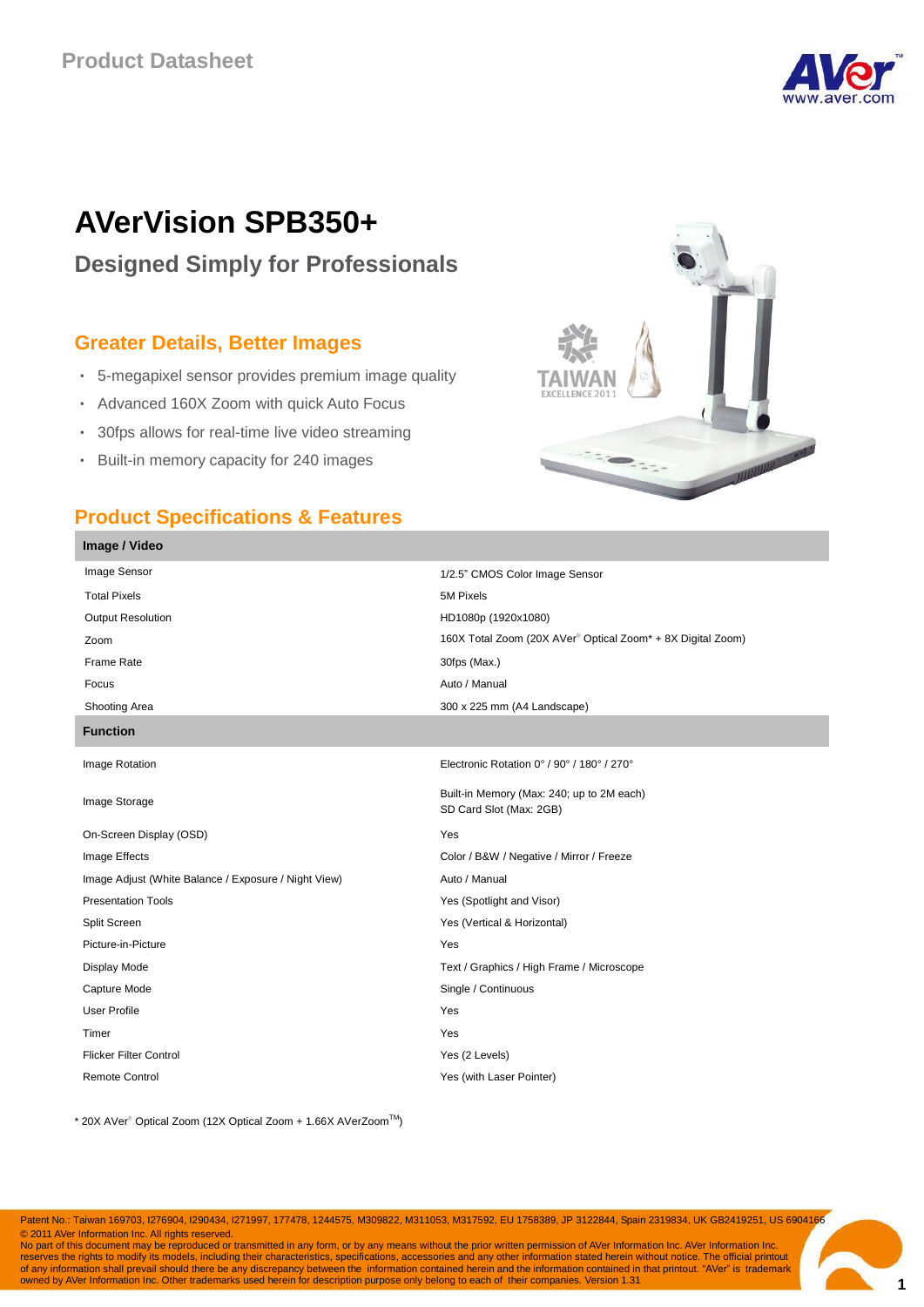# **Product Datasheet**



| <b>Connectivity</b>                 |                                          |
|-------------------------------------|------------------------------------------|
| <b>DVI-I Output</b>                 | Yes                                      |
| RGB Input                           | Yes (15-Pins D-sub, PC Pass Through) x 2 |
| <b>RGB Output</b>                   | Yes (15-Pins D-sub)                      |
| S-Video Output                      | Yes (NTSC or PAL)                        |
| Composite Video Output              | Yes                                      |
| RS-232 Port                         | Yes (9-Pins D-sub)                       |
| USB 2.0 Port                        | Yes                                      |
| Lighting                            |                                          |
| <b>Light Source</b>                 | Embedded LED Lamp                        |
| Light Box                           | Embedded (5" x 4")                       |
| <b>Others</b>                       |                                          |
| Dimension (W x H x D)               | Operating: 380 x 505 x 480 mm            |
|                                     | Folded: 380 x 150 x 480 mm               |
| Net Weight                          | 5.6 Kg (12.32 lbs)                       |
| Power Consumption                   | 16W (Lamp On) ; 13.6W (Lamp Off)         |
| Certifications                      | FCC, CE                                  |
| <b>Package Content</b>              |                                          |
| AVerVision SPB350+ Unit             | Power Adapter                            |
| Remote Control (Batteries included) | Power Cord                               |
| Manual CD                           | <b>RCA Cable</b>                         |
| Dust Cover                          | S-Video Cable                            |
| Anti-glare Sheet                    | <b>RGB Cable</b>                         |
| A+ Interactive Software CD          | <b>USB Cable</b>                         |
| Quick Guide                         |                                          |

#### **Panel**



Patent No.: Taiwan 169703, I276904, I290434, I271997, 177478, 1244575, M309822, M311053, M317592, EU 1758389, JP 3122844, Spain 2319834, UK GB2419251, US 6904166 © 2011 AVer Information Inc. All rights reserved.

No part of this document may be reproduced or transmitted in any form, or by any means without the prior written permission of AVer Information Inc. AVer Information Inc.<br>The process the rights to modify its models, includ